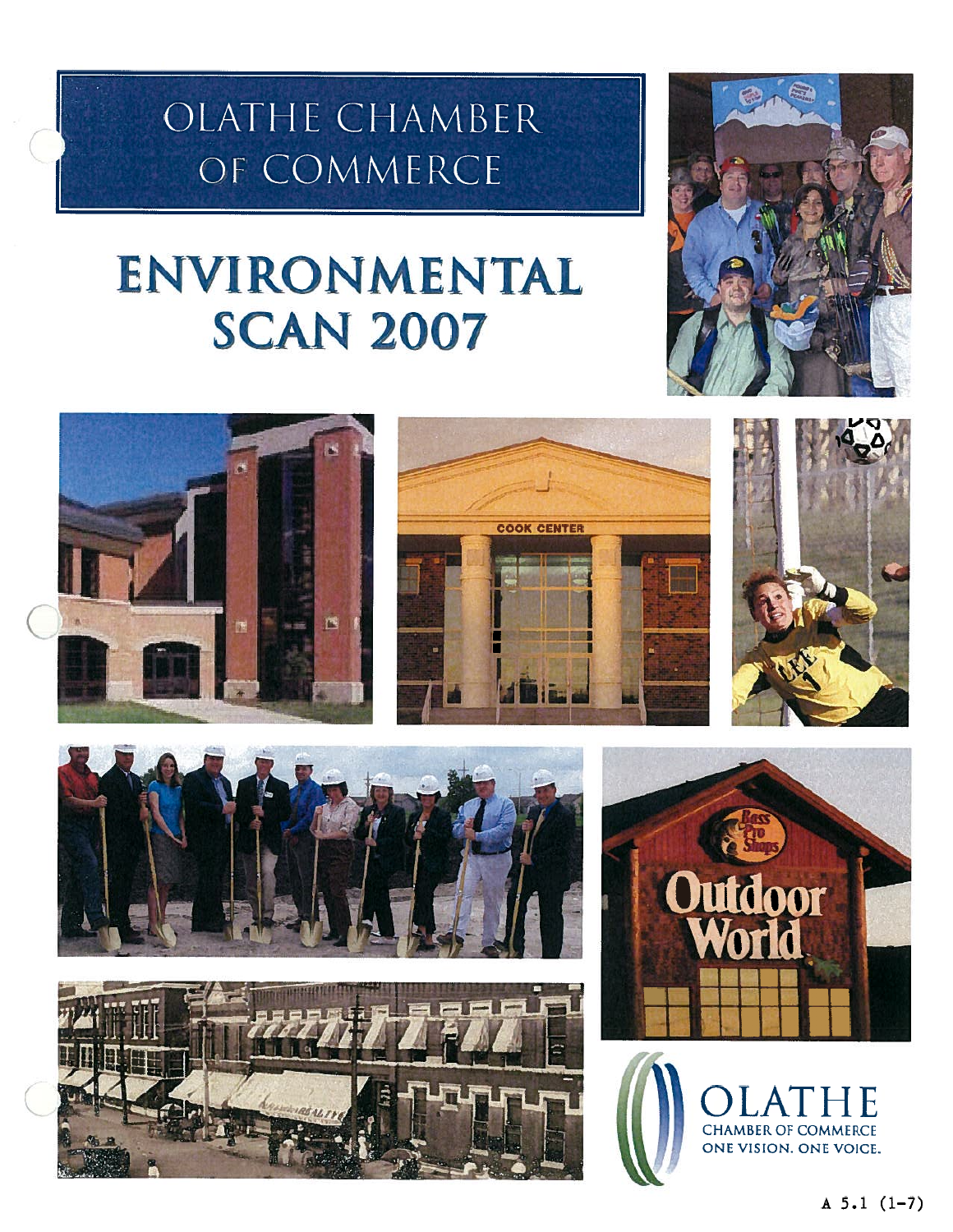# ENVIRONMENTAL SCAN Olathe Chamber of Commerce • May 2007

### EXTERNAL SCAN

#### Population

A 60-square-mile city that serves as the county seat of Johnson County, Olathe, Kan., is one of the fastest-growing cities in the United States, according to the U.S. Census. The population, which grows by <sup>a</sup> net average of 10 new residents <sup>a</sup> day, exceeds 122,107 (City of Olathe estimate for 2006). The number of residents is double what it was in 1990 and is expected to reach 180,000 by 2020.

As further indication of the city's growth, Olathe District Schools is the third largest school district in Kansas and grows by the equivalent of one or two new elementary schools every year.



The population of Johnson County is more than half <sup>a</sup> million; the population of the Kansas City metropolitan area, almost 2 million. Olatheans rep resent 22 percen<sup>t</sup> of Johnson County's population.

Olathe's population is young; the median age is 32.1. Nearly 40 percen<sup>t</sup> of Olatheans are between the ages of 20 and 44. Residents are well educated with more than 91 percen<sup>t</sup> having at least <sup>a</sup> high school education. Forty percen<sup>t</sup> hold <sup>a</sup> college degree.

As in cities throughout the country, the fastestrowing segment of the population is Hispanic (possibly 6 percent—although that figure is elusive because it is not tacked by the Census). The Olathe  $\label{eq:Ricci} \mathcal{P}(\mathcal{C}_{\text{max}},\mathcal{D}_{\text{max}},\mathcal{C}_{\text{max}})$ 

School District reports that it has 1,500 ELL (English Language Learners) students, 1,100 of whom are Latino/Hispanic. In total the 1,500 ELL students speak 42 different native languages. As <sup>a</sup> further measure of diversity, the Olathe School District reports that almost 20 percen<sup>t</sup> of Olathe stu dents are not Caucasian/"white."

Implications for Chamber: The Chamber works closely with the City to continue addressing needs related to rapid growth and <sup>a</sup> young and diverse population. Both entities prioritize eco nomic development, job creation, infrastructure, transportation, schools, inclusion of Hispanics and other minorities, variety in housing, and public safety. The Chamber advocates vigorously for the economic well-being and quality of life in Olathe.

The Chamber has identified the need to recruit more minority-owned businesses as mem bers, especially from the rapidly growing Hispanic business community. A task force is exploring means of attracting greater diversity to Chamber membership and implementing programs to help address their needs.

#### OLATHE POPULATION DISTRIBUTION Age 0-4 10,634 Age 5-9 10,443 Age 10-14 9,213 Age 15-19 8,171 Age 20-24 7,207 Age 25-44 38,667 Age 45-64 25,257 Age 65-84 5,468 Age 85 plus  $\ldots \ldots \ldots \ldots \ldots \ldots \ldots \ldots \ldots$  793 Total population, Nov.  $2006$ ........... 115,854

# Economic Factors

#### Income and cost of living

Olathe is situated in one of the most affluent counties in the United States. The average Olathe household earns \$88,618 <sup>a</sup> year, compared to the national average of \$67,931. Total household income in Olathe is \$3.62 billion. In 2006, more than 72

1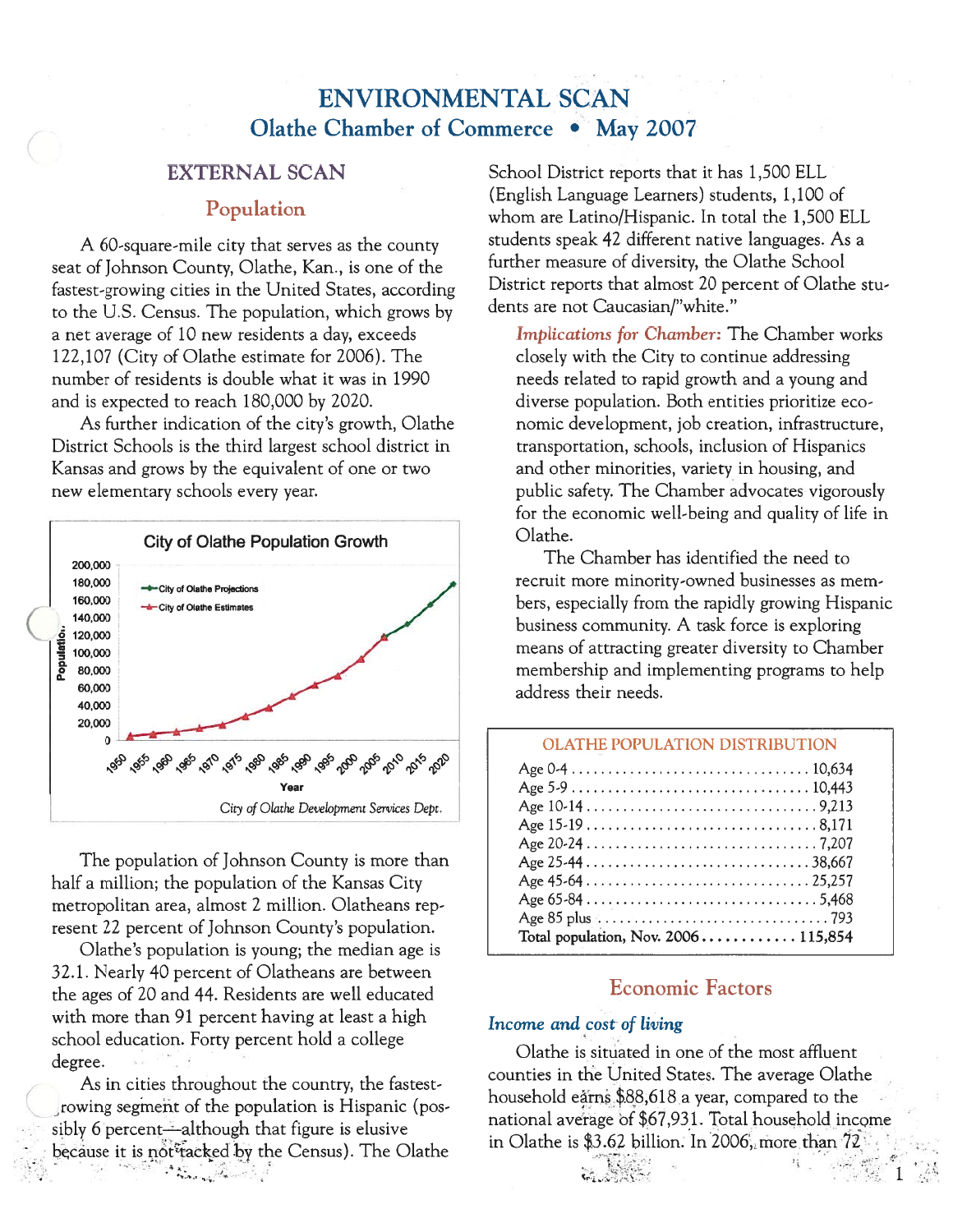percen<sup>t</sup> of all households earned more than \$50,000;  $31.2$  percent, more than  $$100,000$ . Just over 9 percent of Olathe households earned less than \$25,000.

The cost of living in Kansas City is 94.4, lower chan the national average (100).

#### INCOME 2006

| Olathe average household \$89,697            |
|----------------------------------------------|
| Percent of KC metro area  123%               |
| Percent of United States  128%               |
| Kansas City metro average household \$72,723 |
| United States average household \$70,148     |
| Olathe per capita income \$32,445            |
| Percent of KC metro area  111%               |
| Percent of United States  120%               |
| CERI's Olathe Trade Area Profile             |

#### RESIDENTIAL GROWTh PERMITS

| 2004 | 2005                         | 2006 |
|------|------------------------------|------|
|      | Single family  998  833  825 |      |
|      |                              |      |
|      | Apartment207282461           |      |

#### Housing

Olathe has one of the most affordable housing markets in the area. More than 100 subdivisions exist with homes ranging from modest to upscale. The average sale price for <sup>a</sup> newly constructed home in Olathe in 2006 was \$292,792. The average monthly rate for renters is \$766. Homeowners out number renters 3 to 1.

In 2006, Olathe issued 706 single-family permits and 686 attached housing and apartment complex units—an increase overall from 2005. The popularity of maintenance-provided town homes and condos is growing, especially among aging Baby Boomers. Duplexes and apartments help meet <sup>a</sup> need for more moderately-priced housing.

The city annexed 383 acres and rezoned 781 acres of property in 2006. Expansion of the City's boundaries increases the diversity of housing oppor tunities available.

#### Development

Of Olathe's developed land, 62 percen<sup>t</sup> is resi dential; 19 percent industrial; 8 percent, commercial; percent, public or school development; and 3 per cent office (City of Olathe 2006 Demographics & Development). Approximately 10 to 15 square miles  $\frac{9}{25}$  ,  $\frac{3}{25}$  ,  $\frac{3}{25}$  ,

of Olathe's 59.7-square-mile area is still undeveloped, underdeveloped or not developable (for example, land in flood plains). Olathe's ultimate growth area totals 92 square miles. The City's Planning Department estimates that the city will be complete ly built out some time in 2050— <sup>g</sup>ive or take <sup>a</sup> decade.

There are approximately 3,300 companies in Olathe, but that figure is <sup>a</sup> difficult one to repor<sup>t</sup> pre cisely because Olathe does not have <sup>a</sup> business reg istry or license. There are more than 15 office and industrial parks and 17 large (100,000 sq. ft. or more) shoppings centers in Olathe. Smaller office, industrial, and retail spaces exist throughout the city, and new ones are under construction. Olathe has approxi mately 220 restaurants.

#### **Taxes**

Property taxes are balanced by thriving commer cial and industrial growth, which has been robust for the last 15 years. New construction totaled more than 4 million square feet in 2006. It is worth noting that while 62 percen<sup>t</sup> of Olathe's land area is resi dential, about 80 percen<sup>t</sup> of the tax base is residen tial. Thirty percen<sup>t</sup> of the developed land is industri al, commercial, and office combined (see paragraph above for breakdown), and 8 percen<sup>t</sup> consists of pub lic buildings and schools that are not taxed. The combined total of school, city, county, and other taxes is 120.634 mills. In 2006, Olathe's mill levy was 24.843—a rate that has held steady or declined since 1994.

Olathe's sales tax is 1.125 percent. Added to state (5.3 percent) and county (1.1 percent) sales taxes, the total is 7.525 percent.

| <b>PROPERTY TAX 2005-2006</b> |           |  |  |  |
|-------------------------------|-----------|--|--|--|
| <b>Taxing Authority</b>       | Mill Levy |  |  |  |
|                               |           |  |  |  |
|                               |           |  |  |  |
|                               |           |  |  |  |
|                               |           |  |  |  |
|                               |           |  |  |  |
| <b>SALES TAX</b>              |           |  |  |  |
|                               |           |  |  |  |
|                               |           |  |  |  |
|                               |           |  |  |  |
|                               |           |  |  |  |
|                               |           |  |  |  |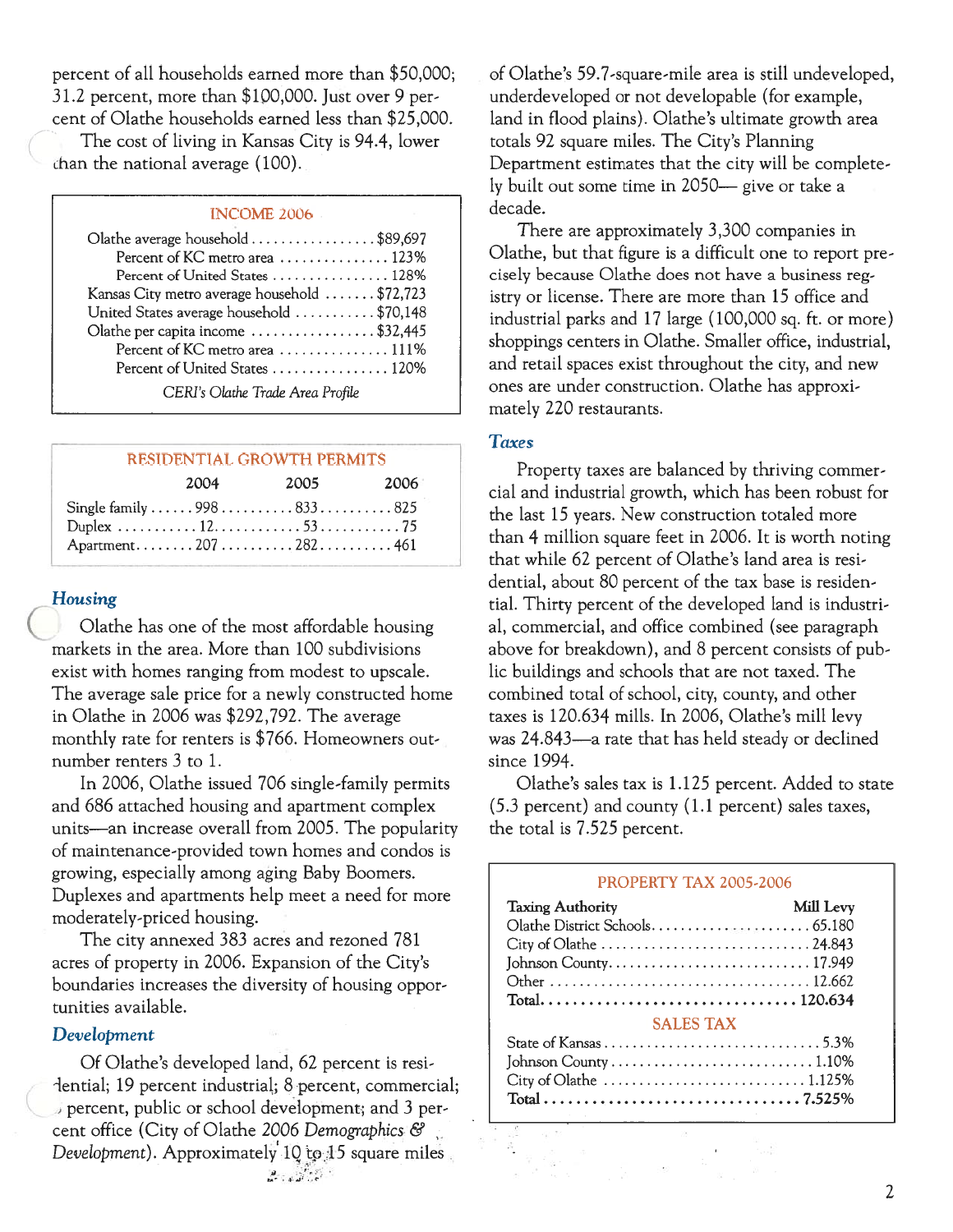Implications for Chamber: The Chamber's eco nomic development successes have had <sup>a</sup> major impact on the community's balanced tax base with new business and industry lightening the burden on property owners. With so much of Olathe's land still undeveloped, the Chamber anticipates vigorous growth and continued success in attracting quality, planned development for many decades to come.

Balancing the ratio between residential and commercial growth is an important, ongoing componen<sup>t</sup> of the Chamber's mission; the goal is to reach <sup>a</sup> ratio of 30/70 commercial to residen tial. Currently that ratio is 28/72. The ratio represents an ongoing balancing act because commercial development follows residential, and more and more residents move to the city for its rapid development, growth, and ameni ties.

# Social/Quality of Life

Olatheans enjoy <sup>a</sup> hometown flavor with big city amenities. Among those factors contributing to the city's outstanding quality of life are these:

- the nationally-recognized Olathe District Schools
- safe, friendly, affordable neighborhoods
- excellent employment opportunities
- grea<sup>t</sup> access via air, highway, and rail
- <sup>a</sup> thriving business environment
- ample parks, trails, and green spaces
- shopping and recreational opportunities
- Olathe's proximity to Kansas City

Among the institutions that contribute to the quality of life in Olathe are MidAmerica Nazarene University, <sup>a</sup> four-year university with almost 2,000 students; the nationally recognized Olathe Medical Center and its campus; and international corporations such as Garmin International, Farmer's Insurance Group, Honeywell, Sokkia, and many others.

Money magazine ranked Olathe as the "Thirteenth Best City" in which to live in the United States in 2006. And Olatheans are happy with their city. According to the City of Olathe's 2006 Direction Finder Survey, Olathe residents' overall satisfaction with their city was more than twice as high as residents surveyed elsewhere in the metropolitan area and 24 percen<sup>t</sup> higher than respondents nationally.

Implications for Chamber: Recognizing that excellent schools are the Chamber's most impor tant economic development tool, the Chamber advocates for suppor<sup>t</sup> of education. It also, by mission and vision, advances the cause of other quality of life issues.

# **Political**

Olathe is the county seat of Johnson County and its downtown has evolved into <sup>a</sup> governmen<sup>t</sup> center. The City of Olathe, the Olathe District Schools, Johnson County Government, the Olathe Chamber of Commerce, Olathe Medical Center, MidAmerica Nazarene University, and other mem bers of the business community have forged valuable partnerships that help set the stage for prosperity and growth.

Historically, Olathe has had <sup>a</sup> lower voter turnout than the rest of Johnson County. That changed this year in par<sup>t</sup> because of the Chamber's VoteOlathe program to increase voting. For many years, too, Olathe was not always invited to the table when decisions that affect the entire metro politan area were being made. Great strides have been made in the last ten years, however, to posi tion Olathe as an important member of the Greater Kansas City community and as <sup>a</sup> player in the polit ical arena.

Implications for Chamber: The Chamber prides itself on being the catalyst in forming partner ships that accomplish important civic initiatives. The Chamber's tagline, "One Vision. One Voice," encapsulates the Chamber's ability and desire to serve as <sup>a</sup> voice of unity.

The Chamber's Business-to-Government Advocacy program is among its highest priori ties. The Chamber monitors legislative activities on the local, state, and national level, advocates for business-friendly legislation, builds relation ships with legislators and other elected officials, and promotes voting. Further, it strives to pro vide means for the business community/ mem bers to interact with decision makers and elect ed officials on all levels (for example, VoterVOICE software, legislators' attendance at

3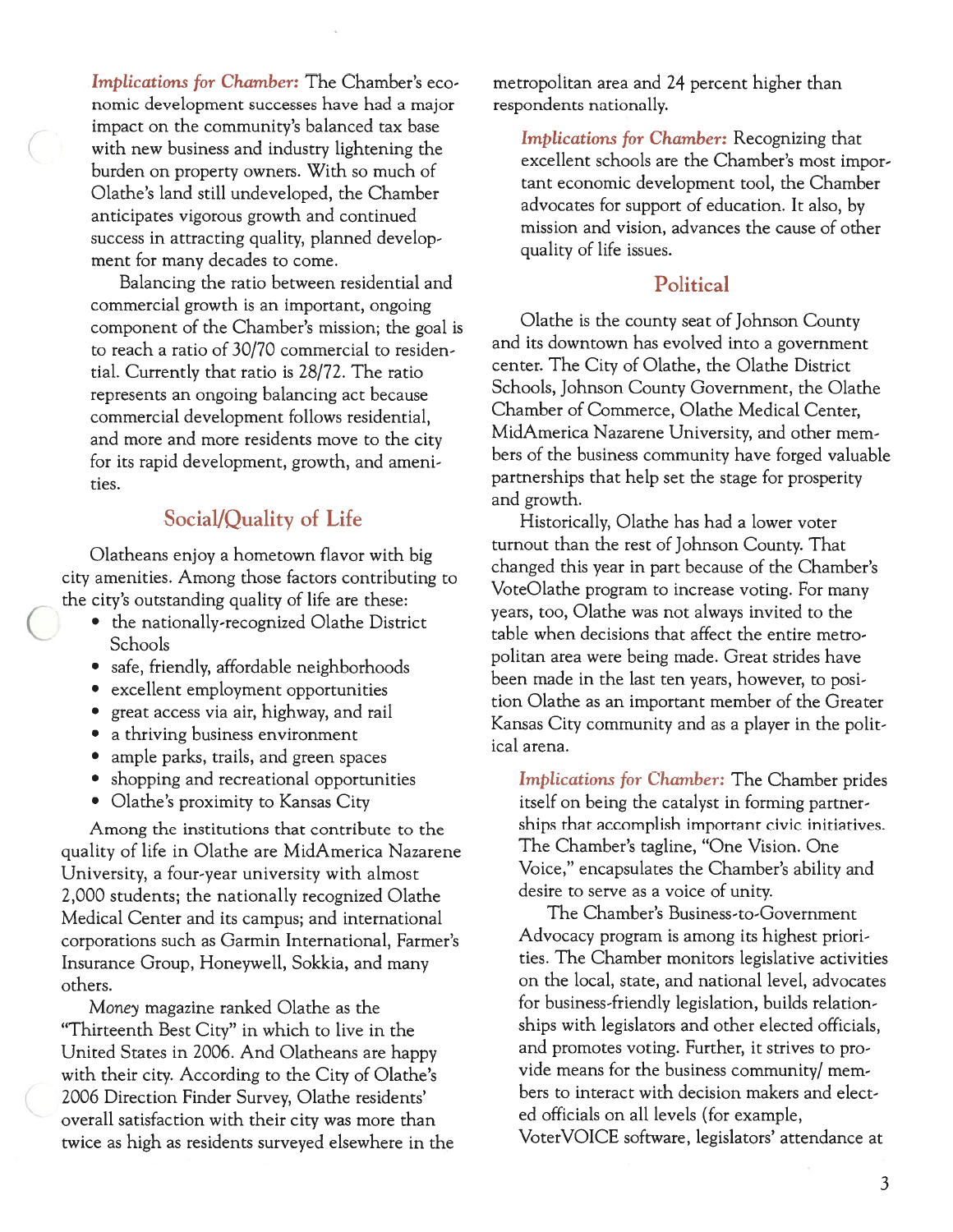Chamber events and in its leadership structure).

The Chamber and other Olathe community leaders are stepping up their leadership roles within the metropolitan area. For example, the Olathe Chamber initiated formation of the Johnson County Public Policy Council as <sup>a</sup> sub division of the Johnson County Chamber Presidents Council. Increasingly, the rest of the metro area sees Olathe as important to include in decision making related to high level issues with <sup>a</sup> potentially broad impact.

# Infrastructure

Olathe enjoys excellent accessibility by highway, air, and rail—a factor that has contributed to Olathe's growth. Further, the City of Olathe and the Chamber as its partner prioritize highway and street projects, their funding and construction. Olathe is easy to ge<sup>t</sup> to via Interstates 35 and 435, U.s. Highways 56 and 169, and State Highways K-7, K-10, and K-150. Johnson County Executive Airport and New Century AirCenter are nearby, and Kansas City International Airport is only 35 minutes away.

Over the years, Olathe has evolved into a comiunity divided diagonally by an interstate (1-35). Consequently, east-west travel is challenging. Fiftythree percen<sup>t</sup> of Olatheans express dissatisfaction with east-west traffic. In addition to the 1-35 barrier to traffic, Olathe historically has more train traffic than the vast majority of communities with the traf fic problems that result from blocked intersections.

The City works hard to address these problems, no small task in <sup>a</sup> city that is growing as rapidly as Olathe. As an example of recent projects, in 2006 the City completed an overpass at 127th and 1-35, sought and received funding for the 159th/Lone Elm Interchange over 1-35, and is in the process of raising BNSF train tracks over four important intersections. Other overpasses and interchanges are in various stages of planning, funding, or construction.

Olathe, <sup>a</sup> full-service community, invests in infra structure that is essential to residents and critical to further business development. It is progressive and proactive in putting in place the streets, sewers, cables, and other infrastructure needed.

Implications for Chamber: The Olathe Chamber continues to emphasize the need for investment in highways, constantly reminding elected offi

cials on the state and national level of the impor tance of funding such projects in the state's fastest-growing large city. The Chamber's EDC Department continues to work with developers and the City to secure TIF funding and other incentives to ensure infrastructure is in place to accommodate growth. The Chamber to surveys its members formally and informally and estab lished task forces to provide input on desired development along the city's growth corridors and highways.

### Tourism

Tourism in Olathe has had <sup>a</sup> yearly economic impact of at least \$30 million. That figure is expec<sup>t</sup> ed to be significantly higher in the future with more attraction development and improved forms of meas uring tourism.

Bass Pro Shops opened in Olathe in early 2007 and has already become one of Olathe's most impor tant attractions. Even before the national sports retailer's arrival, the Chamber's Convention & Visitors Bureau began including the store in its mar keting materials and building relationships with its developers and general managemen<sup>t</sup> staff. It is having <sup>a</sup> major impact on tourism.

Based on leisure visitor surveys the CVB commis sioned with Ruf Strategic Solutions and ETC Institute, the CVB has determined the following about Olathe visitors:

- They tend to be older (78 percen<sup>t</sup> aged 45 or more), married, and relatively affluent.
- Half have visited Olathe more than once, 77 percen<sup>t</sup> stayed for two or more nights, and 73 percen<sup>t</sup> stayed in <sup>a</sup> hotel.
- On an average, the per-person expenditure totaled \$214.25 for lodging, transportation, meals, entertainment, and shopping.

Of Olathe attractions, the greatest number of vis itors (64 percent) visited the Great Mall of the Great Plains, followed by Mahaffie Stagecoach Stop and Farm (17 percent), Ernie Miller Nature Center (14 percent), and Veteran's Memorial Park (12 percent), the Historic Tour of Olathe (11 percent), and Old Settlers Festival (10 percent). It is worth noting that this survey was completed just prior to Bass Pro's opening in Olathe. In addition to the Old Settlers Festival, approximately 3 to 4 percen<sup>t</sup> of visitors to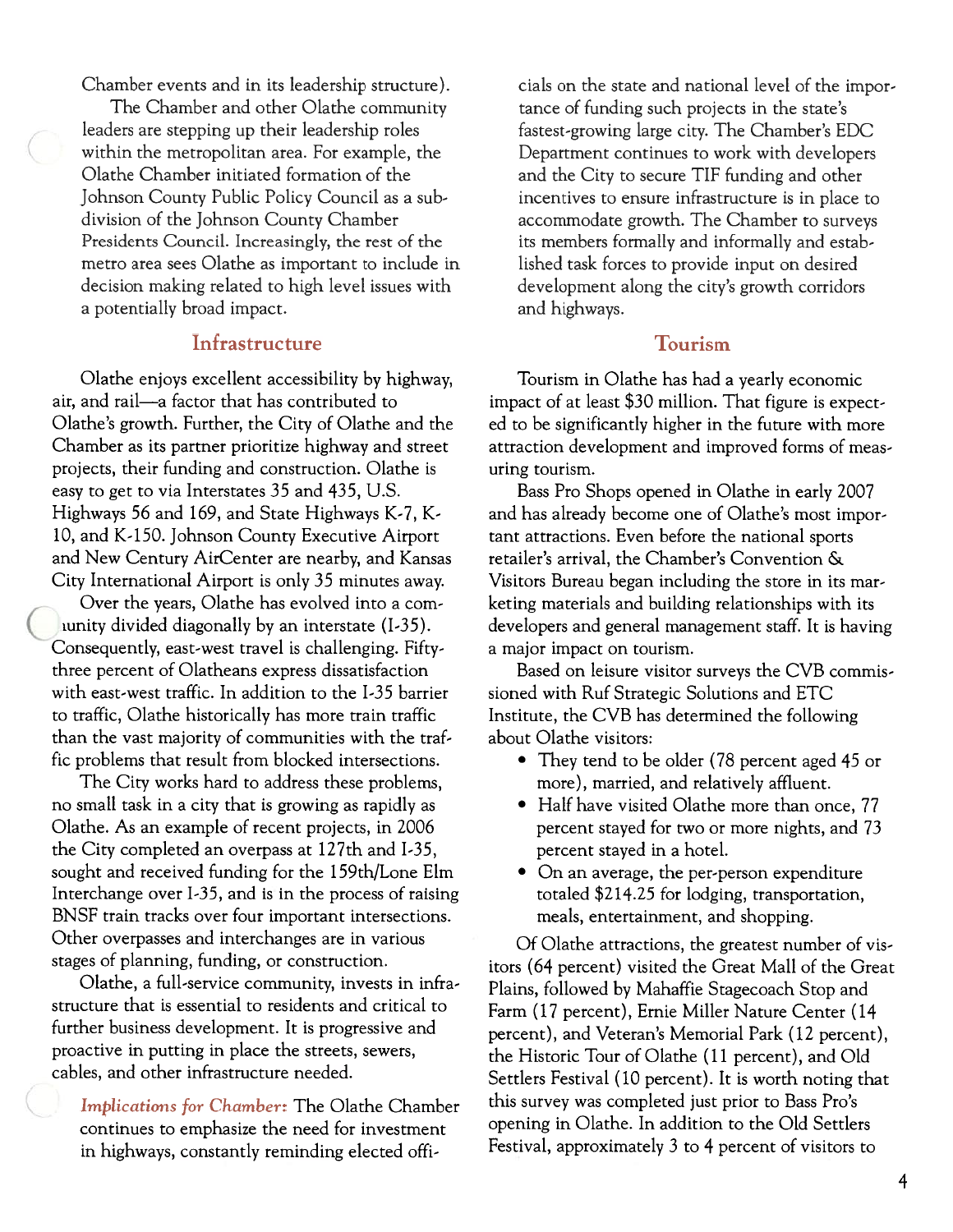Olathe went to other festivals (Hidden Glen Arts Festival, Civil War on the Border, the Wild West show) and to other attractions.

Visitors responding to the surveys reported over whelming satisfaction with the quality of Olathe's shopping (92), dining (92), friendliness (89), and hotels (75). Forty-two percen<sup>t</sup> received information about Olathe from brochures, <sup>36</sup> percen<sup>t</sup> from maga zines, 35 percen<sup>t</sup> from the Chamber, 34 percen<sup>t</sup> from family or friends, 25 from Web site, including the Chamber's. Seventy-three percen<sup>t</sup> rated the services of the Chamber's Convention & Visitors Bureau as good or excellent. Fifty-six percen<sup>t</sup> said they would visit Olathe again.

Sports marketing on the par<sup>t</sup> of the CVB has dra matically increased the numbers of visitors to Olathe and will continue to grow as more national, regional, and state athletic events come to the city. Conventions and conferences are limited because of the lack of <sup>a</sup> meeting space that accommodates more than 500 people, but the Chamber is seeking <sup>a</sup> developer for <sup>a</sup> full-service hotel with larger confer ence component.

Implications for Chamber: The Leisure Visitor Survey findings have had implications for how the CVB markets Olathe to potential visitors. Shopping is being emphasized in advertising, older adults pictured along with younger ones, etc. Advertising is geared toward visitor interest and publication circulation. The information about the popularity of attractions helps to deter mine which ones could be publicized to <sup>a</sup> wider market, which ones emphasized.

The CVB staff and the rest of the Chamber will continue to build relationships and partner ships with Bass Pro Shops, market for more spor<sup>t</sup> ing events, promote attractions and festivals, and help advocate for <sup>a</sup> conference center to accom modate larger conventions and events.

# Communication

National studies indicate that the Internet is increasingly important as <sup>a</sup> source of information for developers exploring building possibilities, to compa ries and individuals considering a move to a new ity, and to travelers or vacationers who plan to visit. Consequently, the Olathe Chamber has developed its Web site, www.olathe.org (and other URLs) to

feature <sup>a</sup> comprehensive database that emphasizes Olathe and Chamber advantages.

The Chamber's Web site is also an excellent source of information for members, with welldeveloped members-only features, and for businesses considering membership. It provides <sup>a</sup> glimpse of the full scope of Chamber programs and activities and provides excellent visibility for members. In 2006 the Chamber's Web site attracted 571,000 visits. That figure is likely to approach 700,000 in 2007. The online membership/business directory and its links yielded more than 930,000 referrals to Chamber members businesses.

Surveys of the Chamber's members reveal that <sup>a</sup> majority prefer electronic communications. As <sup>a</sup> result the Chamber depends heavily on broadcast e mails to keep members informed, sending perhaps one e-mail <sup>a</sup> week to all members and sending e newsletters to <sup>a</sup> wide variety of more segmented member audiences.

Because of its location in <sup>a</sup> metropolitan area, Olathe is served by <sup>a</sup> wide variety of newspapers (3 of special importance to Olathe), nine television sta tions, and more than 40 radio stations. The disad vantage is that Olathe competes with 34 other Kansas City-area communities for media attention, which tends to be focused on the center of the metro area, Kansas City, Kan. and Mo. It is often difficult to obtain desired media coverage.

> Television stations Channel 19 KCTV-5 KCWE-29 KMBC-9 KSHB-41 KSMO-62 KCPT-19 WDAF-4 City Cable Channel

Newspapers Kansas City Star The 0lathe News The Olathe Sun

A survey completed by the City of Olathe last year (2006 Direction Finder Citizen Survey) indi cates that Olatheans ge<sup>t</sup> information about their community in the following ways: the city's newslet ter to citizens, The Kansas City Star (51 percent), tel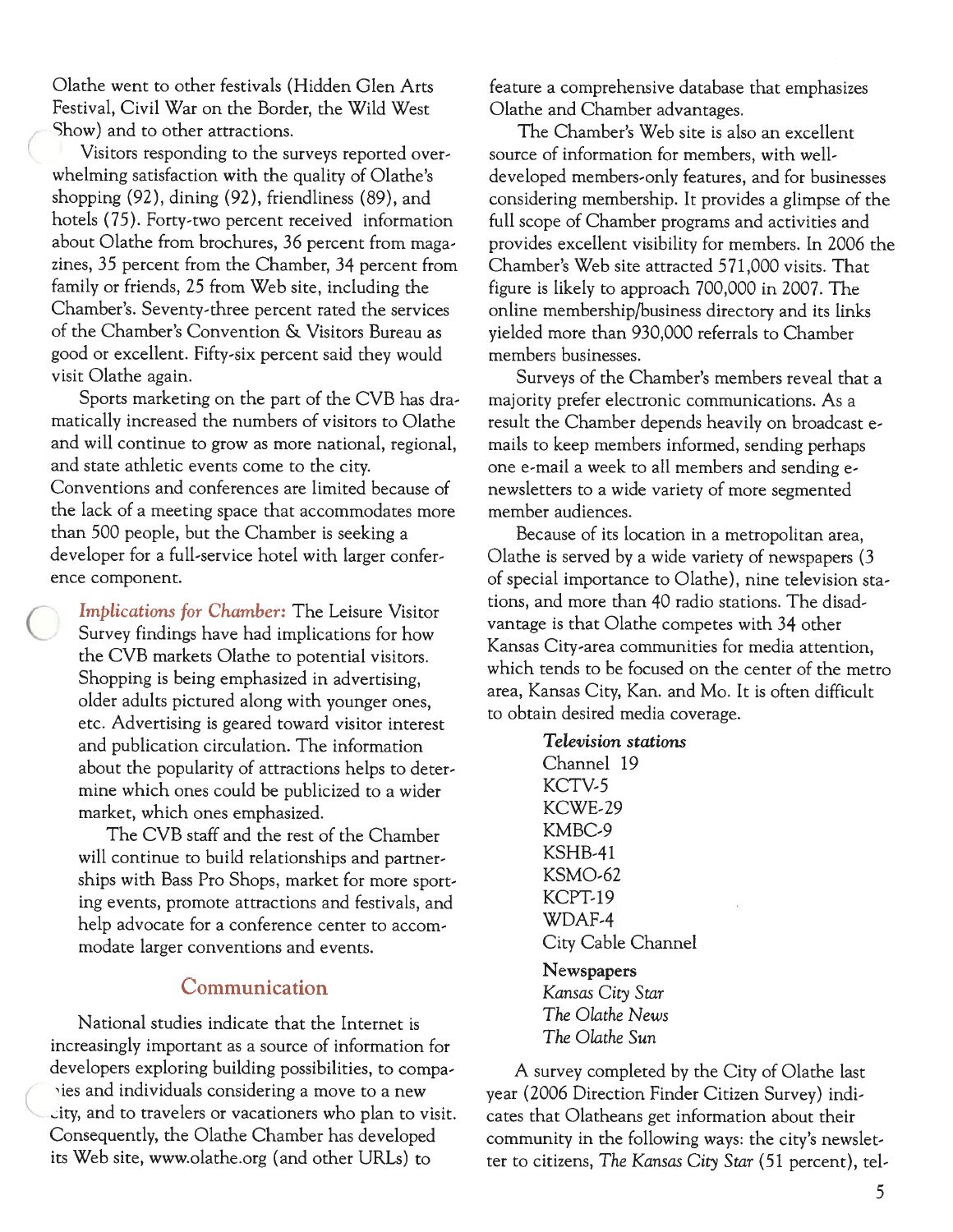evision news (48 percent), The Olathe News (31 per-<br>INTERNAL SCAN cent), the City's cable channel (24 percent), and The Olathe Sun (7 percent). In that survey, the Chamber's Veb site was not provided as a response option as a source of information.

Implications for Chamber: The Chamber should continue to expand its Web site and publicize it to maximize visibility. At the same time, the Chamber must continue to optimize the site to ensure more search engine traffic. Steps have already been taken to add daily updates, position ing the site as the source for late-breaking news, especially on topics of interest to the business community. The Chamber is also working with <sup>a</sup> local firm to develop an interactive online map ping tool that could supplement the Chamber's database and prove to be <sup>a</sup> cutting-edge expan sion of the Web site.

As <sup>a</sup> major means of communication with members, broadcast e-mails and e-newsletters need to be expanded but focused on specific groups of members and other constituents, based on their expressed interest and consent. It is essential to balance efforts to communicate by taking care not to overload members with elec tronic communications.

Media relations are essential in <sup>a</sup> metropoli tan area where there is such competition for attention. The Chamber should continually be positioned as <sup>a</sup> valuable source of information for media and staff as experts in areas of Chamber expertise. Guest editorials and columns should be placed in willing newspapers.

As revenue increases, the Chamber should expand its advertising budget to include newspa per and magazine promotions that will familiarize other residents of the Greater Kansas City about economic development successes in Olathe and educate local residents about the Chamber and its impact on the city.

Note: Statistics quoted in this report are often provided by CERI, the County Economic Research Institute and the City of Olathe Planning Department.

# The Olathe Chamber of Commerce

The Olathe Chamber includes the following departments: Economic Development, Convention & Visitors Bureau (including Sports Marketing), Membership (benefits, services), Communications/Education, and Business-to-Government Advocacy.

The Chamber's member businesses are located primarily in Olathe. However, the Chamber attracts members from throughout the Kansas City area. Approximately 80 percent of member businesses employ fewer than 50 people. The Chamber ratio of large-to-small business parallels that of the city, although, increasingly, large corporations, including national and international headquarters, are locating in the community.

The largest employers in Olathe are the Olathe District Schools (3,700 employees), Johnson County Government (3,000), Farmers Insurance (3,000 by year's end), Garmin International, (1,800), and Olathe Medical Center (1,500). All of these employ ers are actively involved in the Chamber and are major sponsors of its programs, along with other large companies and organizations such as PepsiAmericas, Systems Material Handling, The Great Mall of the Great Plains, Bass Pro Shops, American International Group, MidAmerica Nazarene University, and many others.

Surveys of members reveal that many companies invest in the Chamber because they believe in the Chamber's mission and want to support it because it is good for Olathe. The Chamber's Economic Development Department is among the best in the Kansas City area. The Chamber is also recognized for its highly successful member benefits, networking events, Business-to-Government Advocacy, its Convention & Visitors Bureau, and outstanding leadership programs.

#### Chamber competition

With 2,700 member representatives, the Olathe Chamber is the second largest chamber in the metro politan area, next to the Greater Kansas City Chamber of Commerce, and the largest chamber in Johnson County. Within the Kansas City area are 23 chambers of commerce, including the Hispanic